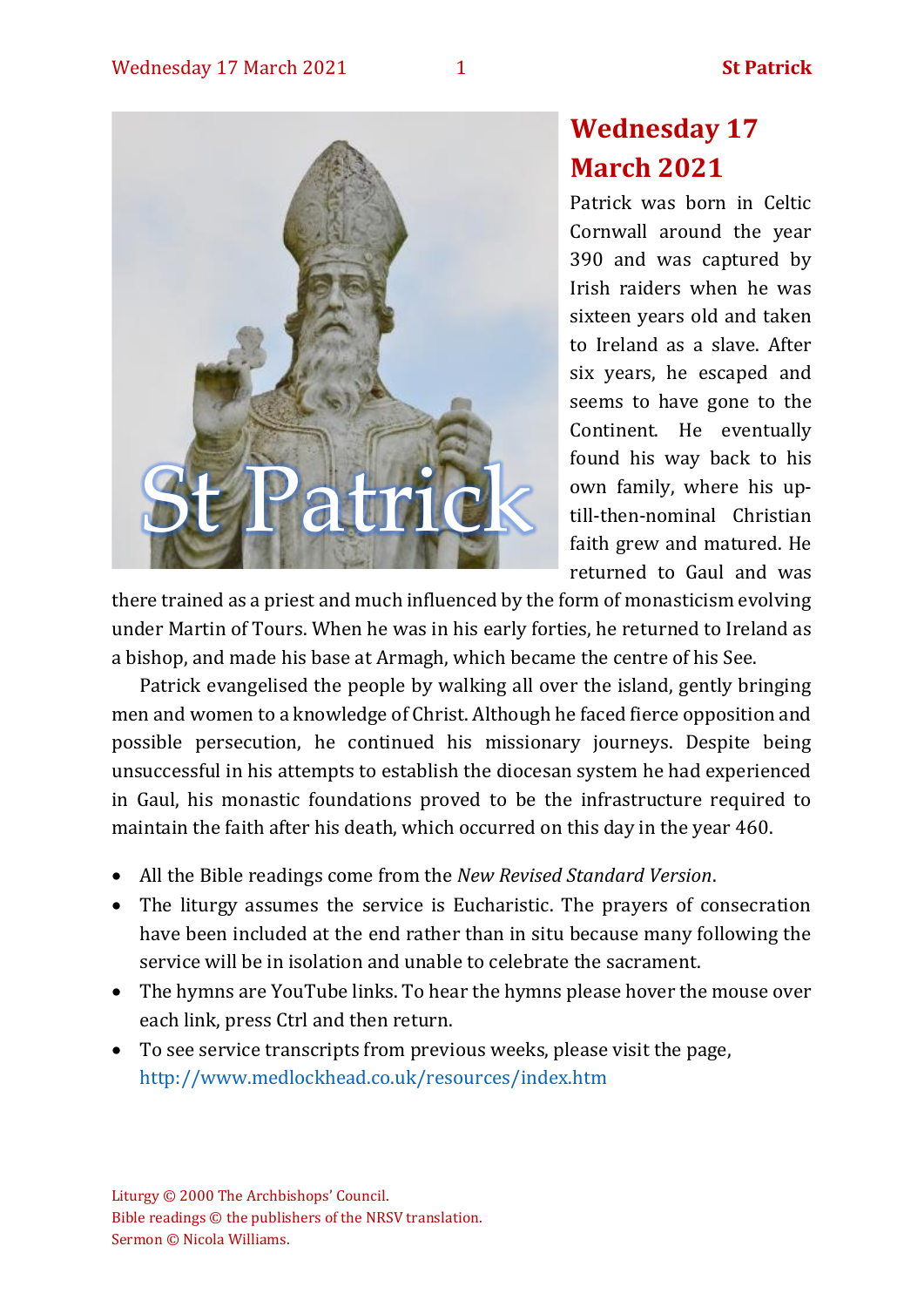# **Introduction and welcome**

HYMN 1 **[Be thou my vision](https://www.youtube.com/watch?v=6CMclLT_Hjg)** (please click on this link to hear the hymn)

# **The Welcome**

In the name of the Father, and of the Son, and of the Holy Spirit

All **Amen.**

The Lord be with you

All **And also with you.**

# **The Preparation**

All **Almighty God,**

**to whom all hearts are open, all desires known, and from whom no secrets are hidden: cleanse the thoughts of our hearts by the inspiration of your Holy Spirit, that we may perfectly love you, and worthily magnify your holy name; through Christ our Lord. Amen.**

Our Lord Jesus Christ said:

The first commandment is this: 'Hear, O Israel, the Lord our God is the only Lord. You shall love the Lord your God with all your heart, with all your soul, with all your mind, and with all your strength.'

And the second is this: 'Love your neighbour as yourself.' There is no other commandment greater than these. On these two commandments hang all the law and the prophets.

### All **Amen. Lord, have mercy.**

Christ calls us to share the heavenly banquet of his love with all the saints in earth and heaven. Therefore, knowing our unworthiness and sin, let us confess our sins in penitence and faith, firmly resolved to keep God's commandments and to live in love and peace with all.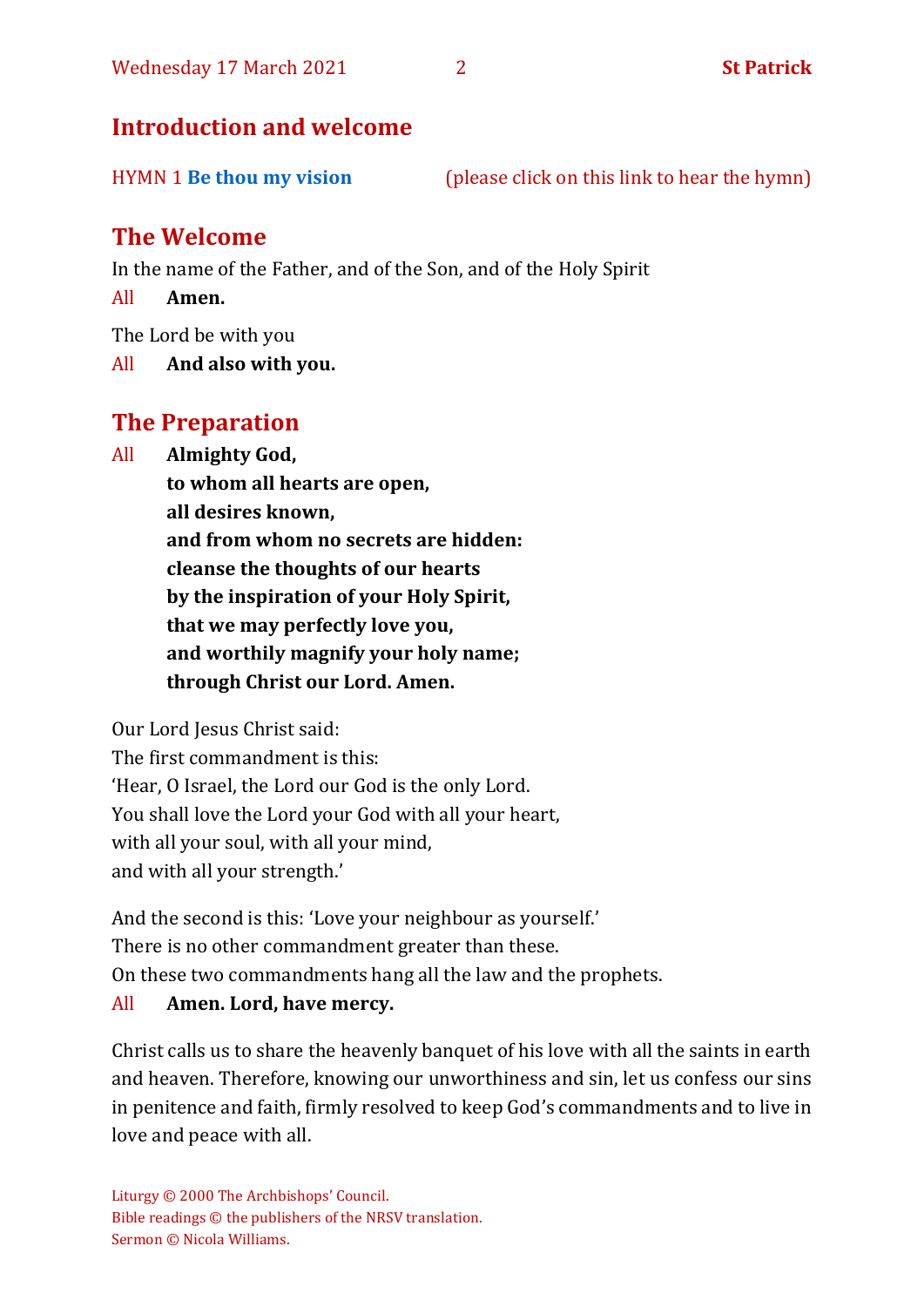All **Almighty God, our heavenly Father, we have sinned against you and against our neighbour in thought and word and deed, through negligence, through weakness, through our own deliberate fault. We are truly sorry and repent of all our sins. For the sake of your Son Jesus Christ, who died for us, forgive us all that is past and grant that we may serve you in newness of life to the glory of your name. Amen.**

Almighty God,

who forgives all who truly repent, have mercy upon you, pardon and deliver you from all your sins, confirm and strengthen you in all goodness, and keep you in life eternal; through Jesus Christ our Lord. All **Amen.**

# **The Gloria**

The Gloria is usually omitted in Lent.

# **The Collect for St Patrick**

Almighty God, who in your providence chose your servant Patrick to be the apostle of the Irish people: keep alive in us the fire of the faith he kindled and strengthen us in our pilgrimage

towards the light of everlasting life; through Jesus Christ your Son our Lord, who is alive and reigns with you, in the unity of the Holy Spirit, one God, now and for ever.

#### All **Amen.**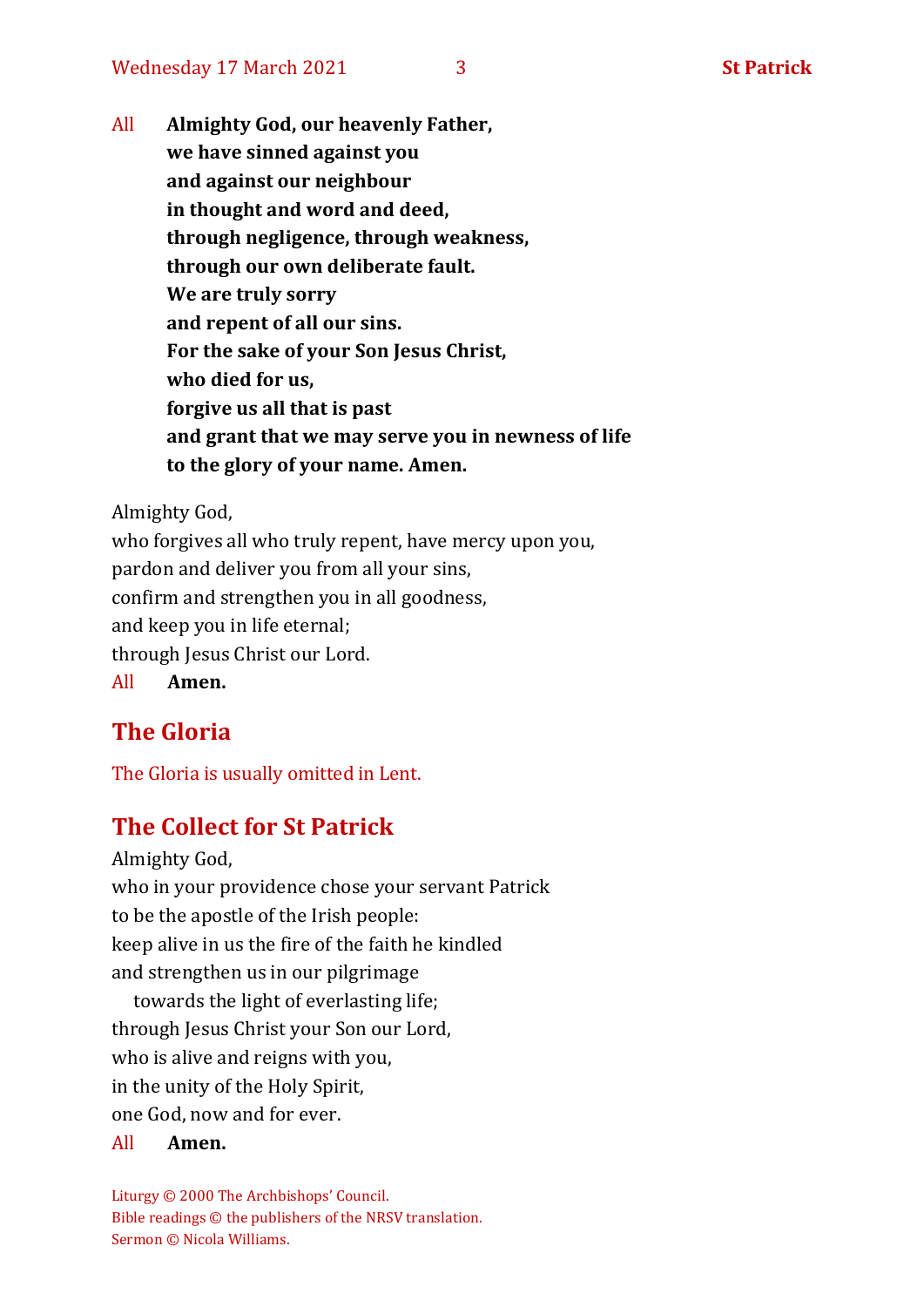## **First reading**

A reading from the book of the Prophet of Isaiah

Listen to me, you that pursue righteousness, you that seek the Lord. Look to the rock from which you were hewn, and to the quarry from which you were dug. Look to Abraham your father and to Sarah who bore you; for he was but one when I called him, but I blessed him and made him many. For the Lord will comfort Zion; he will comfort all her waste places, and will make her wilderness like Eden, her desert like the garden of the Lord; joy and gladness will be found in her, thanksgiving and the voice of song.

Listen to me, my people, and give heed to me, my nation; for a teaching will go out from me, and my justice for a light to the peoples. I will bring near my deliverance swiftly, my salvation has gone out and my arms will rule the peoples; the coastlands wait for me, and for my arm they hope. Lift up your eyes to the heavens, and look at the earth beneath; for the heavens will vanish like smoke, the earth will wear out like a garment, and those who live on it will die like gnats; but my salvation will be forever, and my deliverance will never be ended.

Listen to me, you who know righteousness, you people who have my teaching in your hearts; do not fear the reproach of others, and do not be dismayed when they revile you. For the moth will eat them up like a garment, and the worm will eat them like wool; but my deliverance will be forever, and my salvation to all generations.

Awake, awake, put on strength, O arm of the Lord! Awake, as in days of old, the generations of long ago! Was it not you who cut Rahab in pieces, who pierced the dragon? Was it not you who dried up the sea, the waters of the great deep; who made the depths of the sea a way for the redeemed to cross over? So the ransomed of the Lord shall return, and come to Zion with singing; everlasting joy shall be upon their heads; they shall obtain joy and gladness, and sorrow and sighing shall flee away. *Isaiah 51:1–11* 

This is the Word of the Lord All **Thanks be to God.**

# **Second reading**

A reading from the Revelation of St John the Divine

The angel showed me the river of the water of life, bright as crystal, flowing from the throne of God and of the Lamb through the middle of the street of the city. On either side of the river is the tree of life with its twelve kinds of fruit, producing its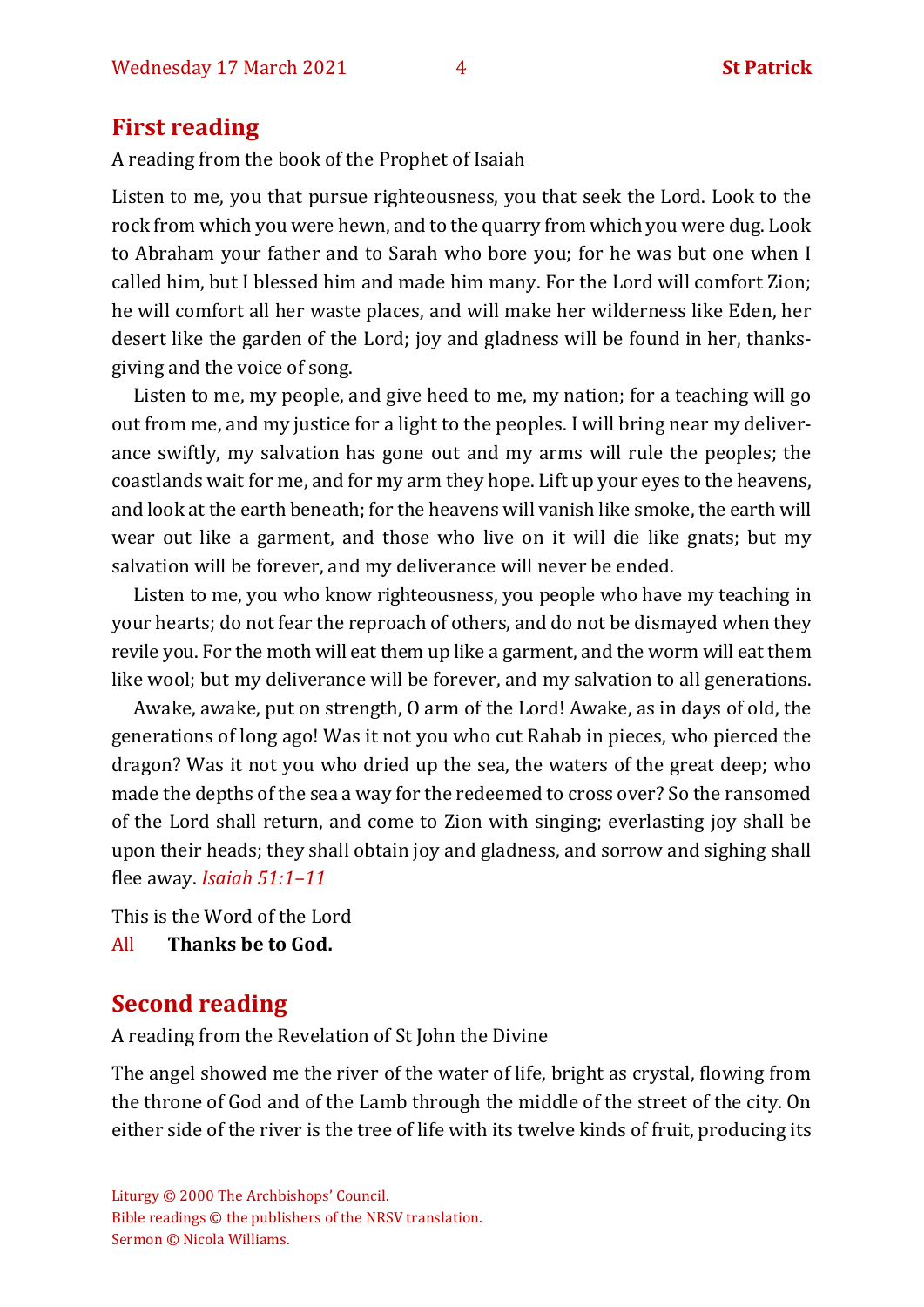fruit each month; and the leaves of the tree are for the healing of the nations. Nothing accursed will be found there any more. But the throne of God and of the Lamb will be in it, and his servants will worship him; they will see his face, and his name will be on their foreheads. And there will be no more night; they need no light of lamp or sun, for the Lord God will be their light, and they will reign for-ever and ever. *Revelation 22:1–5* 

This is the Word of the Lord

All **Thanks be to God.**

HYMN 2 **[Jesus is Lord!](https://www.youtube.com/watch?v=rflCCx3QRys&list=PLilJizfAHGExM_BlYgUNqWFtvwgMiXAmT)** (please click on this link to hear the hymn)

# **Gospel reading**

Hear the Gospel of our Lord Jesus Christ according to Matthew

### All **Glory to you O Lord.**

Jesus said to his disciples, 'See, I am sending you out like sheep into the midst of wolves; so be wise as serpents and innocent as doves. Beware of them, for they will hand you over to councils and flog you in their synagogues; and you will be dragged before governors and kings because of me, as a testimony to them and the Gentiles. When they hand you over, do not worry about how you are to speak or what you are to say; for what you are to say will be given to you at that time; for it is not you who speak, but the Spirit of your Father speaking through you. Brother will betray brother to death, and a father his child, and children will rise against parents and have them put to death; and you will be hated by all because of my name. But the one who endures to the end will be saved. When they persecute you in one town, flee to the next; for truly I tell you, you will not have gone through all the towns of Israel before the Son of Man comes.' *Matthew 10:16–23*

This is the Gospel of the Lord

All **Praise to you O Christ.** 

# **Sermon**

St Patrick was a fifth-Century Christian missionary and, later, Bishop of Ireland. He is a complex character who has come to represent many facets of Irish culture and is in fact, so overwhelmingly tied to Irish identity, that his story has become interlaced with folklore and tradition, and his feast day, which is celebrated around the world on 17 March is very much associated with the sense of 'being Irish'. His amazing journey took him from shepherd to Bishop with much in between …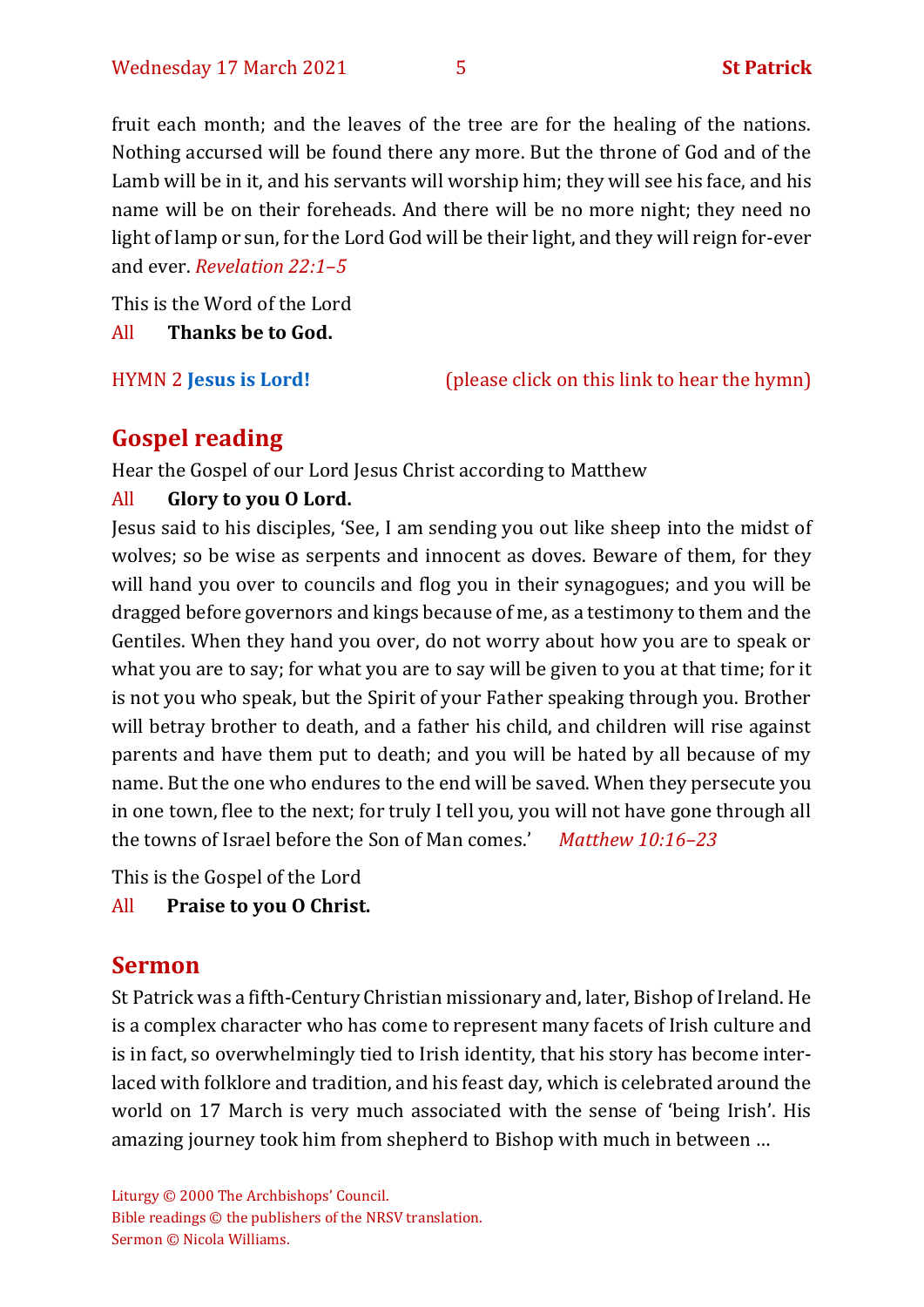Early medieval tradition calls Patrick the founder of Christianity in Ireland, even though there is evidence of Christianity already established before he reached the island. Whatever the truth, Patrick's remarkable Christian life began when, at the age of sixteen, and as an unbeliever, he claims to have been abducted by pirates and held in slavery for six years, when he was made to work as a shepherd. It was during this time that Patrick first encountered God: he spent his days with the sheep, praying and strengthening his relationship with God. After six years, he heard a voice telling him that he would soon be going home, and that his ship was ready.

It cannot have been easy to go to Ireland, which, at that time, was thought of as being at the ends of civilization—a land of Celts and pagans, of war and violence. As in our Gospel reading, Patrick must have felt that he was 'being sent out like a sheep into the midst of wolves'. God's call to preach the message of the Gospel in that setting must have been daunting.

But Patrick was not deterred. He began wandering the land and soon trained helpers and ordained clergy. He claimed to have converted 'even the sons of kings', setting up a strong church and monastic foundation. He became the first Bishop of Armagh and tradition has him founding over 300 churches and baptising 100,000 people. He introduced monastic practices and helped to spread Christianity in a land full of Celtic polytheism.

He was, in many ways, preaching a radical message; not just of Christ and salvation but encouraging women to become 'virgins for Christ' in a culture where women were held to be little more than possessions; and by preaching the value of learning and education gained through the reading of the Bible and of other Christian writers—something that was disregarded at that time.

Patrick is probably best known for his teaching using the shamrock; a threeleafed plant which he used to explain the Doctrine of the Holy Trinity—three persons in one God. Icons and images of Patrick often depict him standing with a cross in one hand and a shamrock in the other. Look, for example, at the image of a statue on the front page.

Patrick claimed to have heard God speak to him on several occasions and there are many miracles attributed to him, from prayers for sustenance (answered in the form of a herd of wild boar) to the banishment of snakes from the whole land. There are relics and icons, crosses, and a bell—all of which are linked to Patrick. But no matter how he is bound up in folklore and mystery, we must never forget that this was a man who said of the Irish: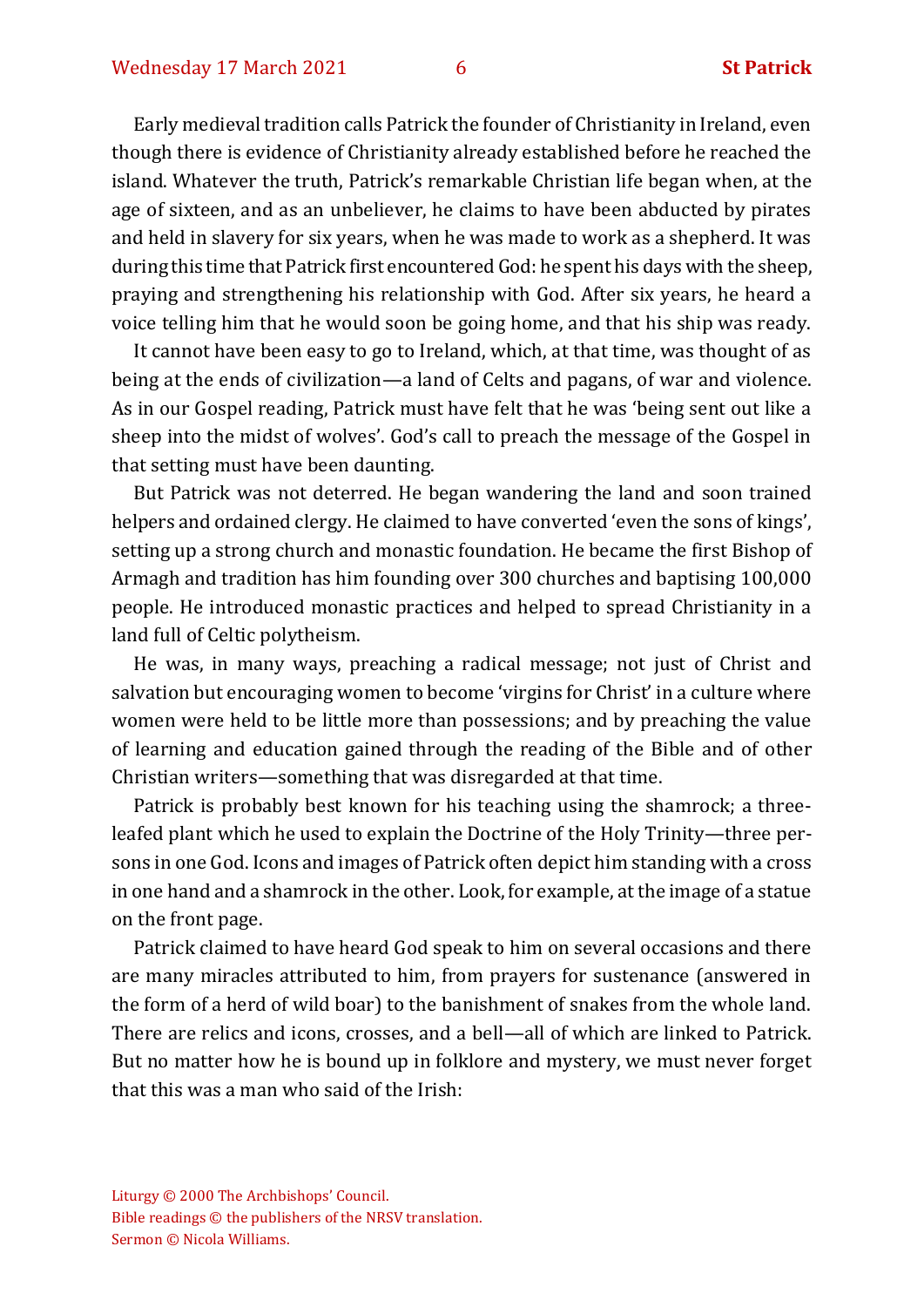'Never before did they know of God except to serve idols and unclean things. But now, they have become the people of the Lord and are called children of God. The sons and daughters of the leaders of the Irish are seen to be monks and virgins of Christ'.

We too face a world that worships many things besides God: secular culture and materialism are all around us so it's often hard to see how we can spread our faith when people simply do not want to hear.

The first step is perhaps, like Patrick, to spend time simply being still and listening to God. Those six years as a shepherd were formative and gave him the spiritual tools he later used in his ministry. Some of St Patrick's own prayers can be helpful as we try to still ourselves before God. You'll find a copy of his most famous prayer, his 'Breastplate', later in today's service.

Secondly, we need to be creative in the way we share the Gospel message. Like Patrick, who used the well-known symbol of the shamrock to convey the wonder of the Trinity, we need to find signs and symbols in the modern world that speak to us of God. We have to go to people *where they are* and find where God *is already working in their lives*, rather than impose a model of Church that we may be used to and comfortable with but that means very little to them.

Thirdly, we must remember that not everyone will listen. Patrick faced much opposition, as did Jesus and his disciples; and so will we. Our job is to live the Word of God as Jesus did, and as Patrick tried to follow Him in doing. For 'the one who endures to the end will be saved'. Patrick's faith in this was absolute. Let's pray for ours to grow as strong.

## **The Creed**

Do you believe and trust in God the Father, the source of all being and life, the one for whom we exist?

#### All **We believe and trust in him.**

Do you believe and trust in God the Son, who took our human nature, died for us and rose again?

#### All **We believe and trust in him.**

Do you believe and trust in God the Holy Spirit, who gives life to the people of God and makes Christ known in the world?

#### All **We believe and trust in him.**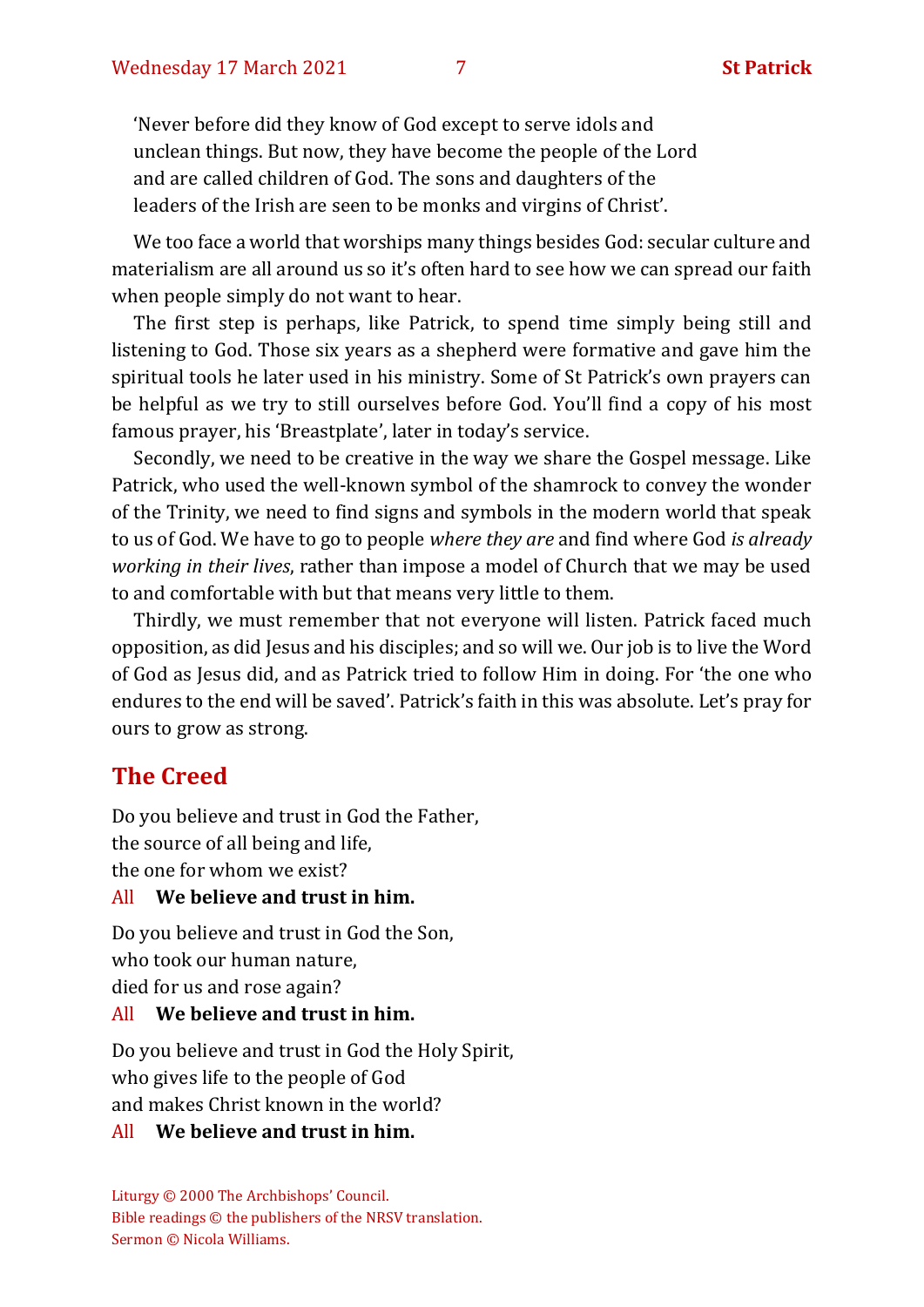This is the faith of the Church.

All **This is our faith. We believe and trust in one God, Father, Son and Holy Spirit. Amen.**

# **Prayers**

I arise today '*St Patrick's breastplate'*

Through a mighty strength, the invocation of the Trinity, Through belief in the Threeness, Through confession of the Oneness of the Creator of creation.

I arise today

Through the strength of Christ's birth with His baptism,

Through the strength of His crucifixion with His burial,

Through the strength of His resurrection with His ascension,

Through the strength of His descent for the judgment of doom.

I arise today

Through the strength of the love of cherubim,

In the obedience of angels,

In the service of archangels,

In the hope of resurrection to meet with reward,

In the prayers of patriarchs,

In the predictions of prophets,

In the preaching of apostles,

In the faith of confessors,

In the innocence of holy virgins,

In the deeds of righteous men.

I arise today, through The strength of heaven, The light of the sun, The radiance of the moon, The splendour of fire, The speed of lightning, The swiftness of wind, The depth of the sea, The stability of the earth, The firmness of rock.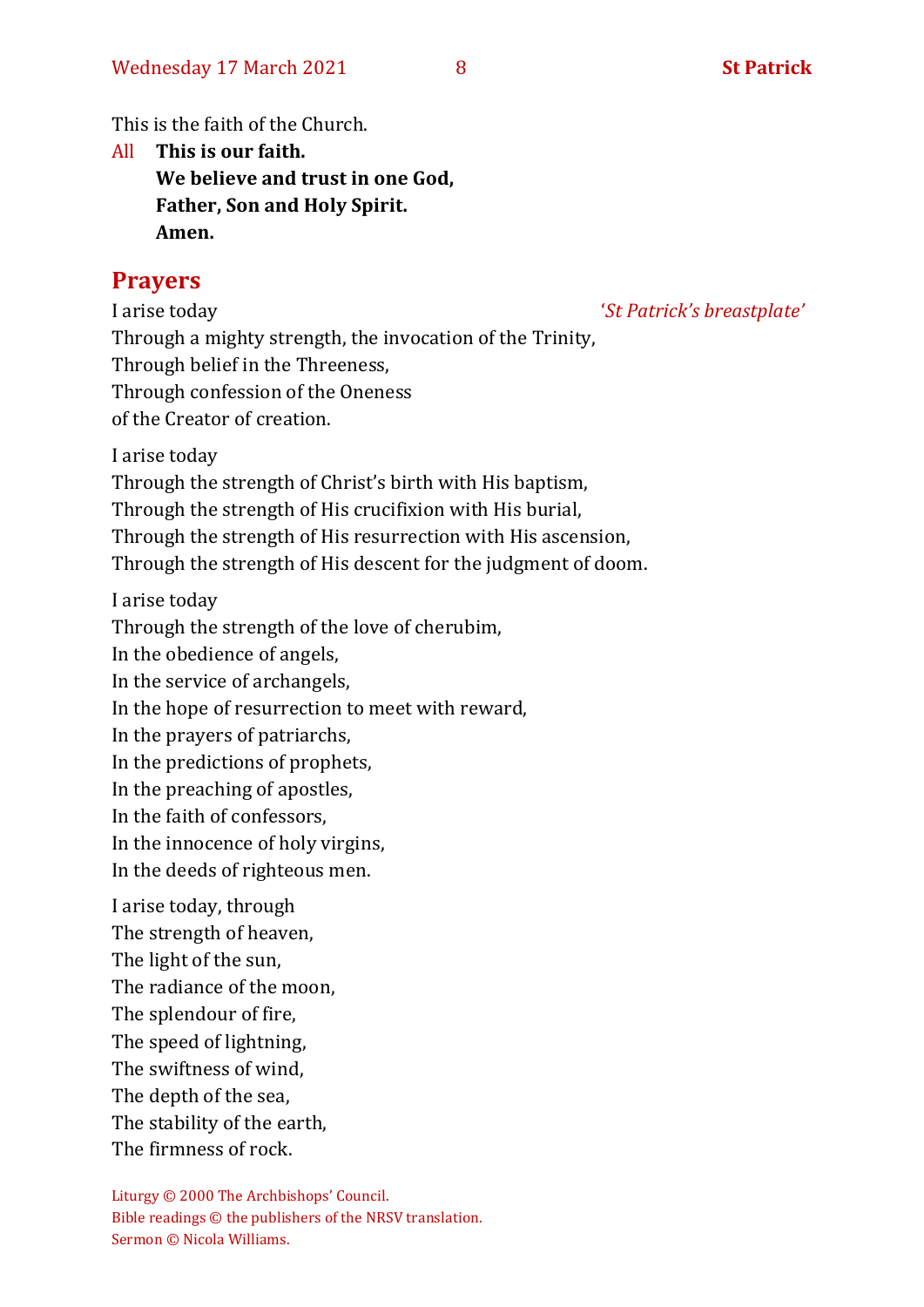I arise today, through God's strength to pilot me, God's might to uphold me, God's wisdom to guide me, God's eye to look before me, God's ear to hear me, God's word to speak for me, God's hand to guard me, God's shield to protect me, God's host to save me From snares of devils, From temptation of vices, From everyone who shall wish me ill, afar and near.

I summon today

All these powers between me and those evils,

Against every cruel and merciless power

that may oppose my body and soul,

Against incantations of false prophets,

Against black laws of pagandom,

Against false laws of heretics,

Against craft of idolatry,

Against spells of witches and smiths and wizards,

Against every knowledge that corrupts man's body and soul;

Christ to shield me today

Against poison, against burning,

Against drowning, against wounding,

So that there may come to me an abundance of reward.

Christ with me,

Christ before me,

Christ behind me,

Christ in me,

Christ beneath me,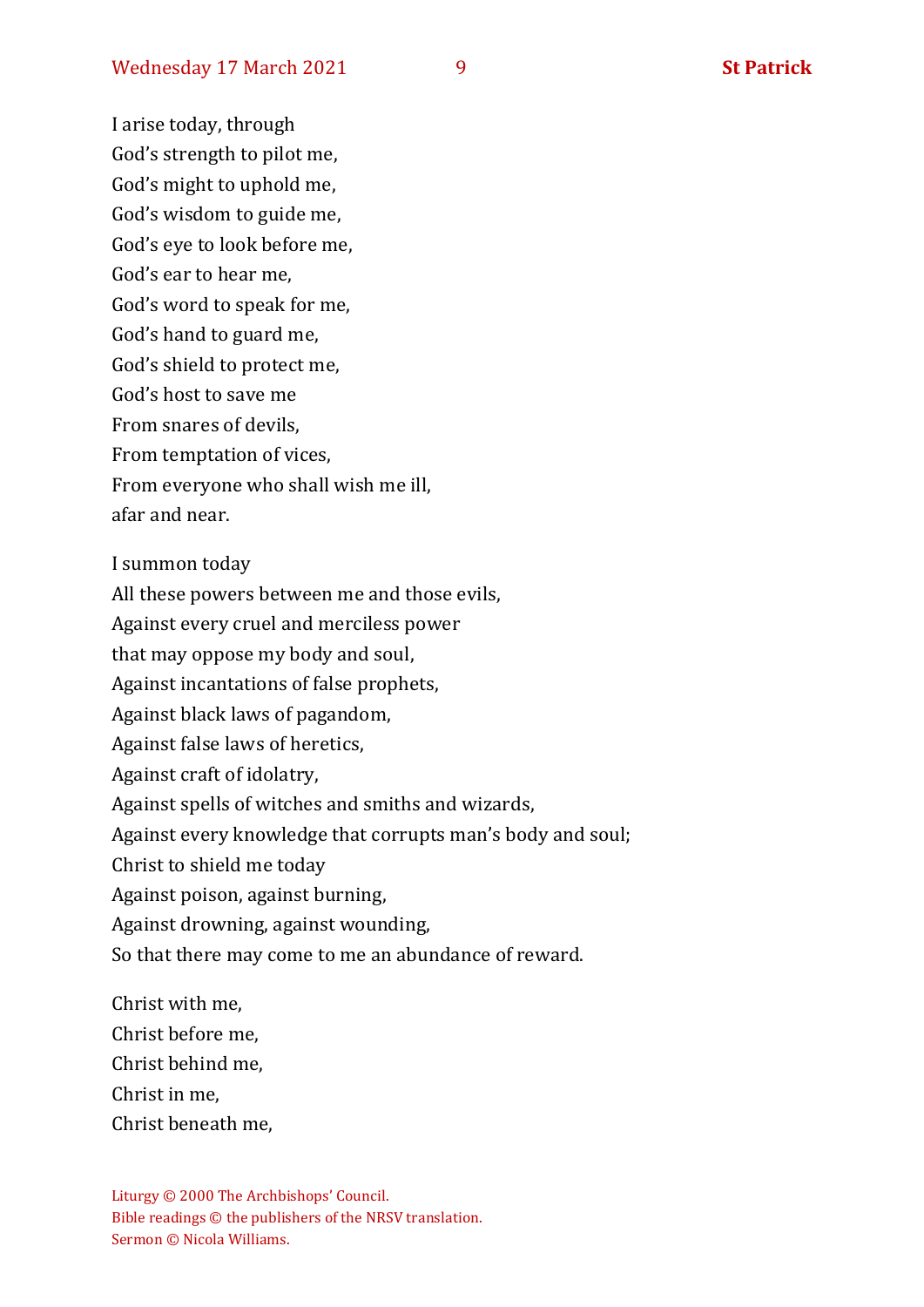Christ above me, Christ on my right, Christ on my left, Christ when I lie down, Christ when I sit down, Christ when I arise, Christ in the heart of every man who thinks of me, Christ in the mouth of everyone who speaks of me, Christ in every eye that sees me, Christ in every ear that hears me.

I arise today

Through a mighty strength, the invocation of the Trinity, Through belief in the Threeness, Through confession of the Oneness of the Creator of creation.

Merciful Father,

All **accept this prayers for the sake of your Son, our Saviour Jesus Christ. Amen.**

## **The peace**

May the God of peace sanctify you: may he so strengthen your hearts in holiness that you may be blameless before him at the coming of our Lord Jesus with his saints.

The peace of the Lord be always with you,

All **And also with you.**

HYMN 3 **[St Patrick's breastplate](https://www.youtube.com/watch?v=m1OCffhjHYw&list=RDm1OCffhjHYw&start_radio=1)** (please click on this link to hear the hymn)

The liturgy of the Communion Service appears below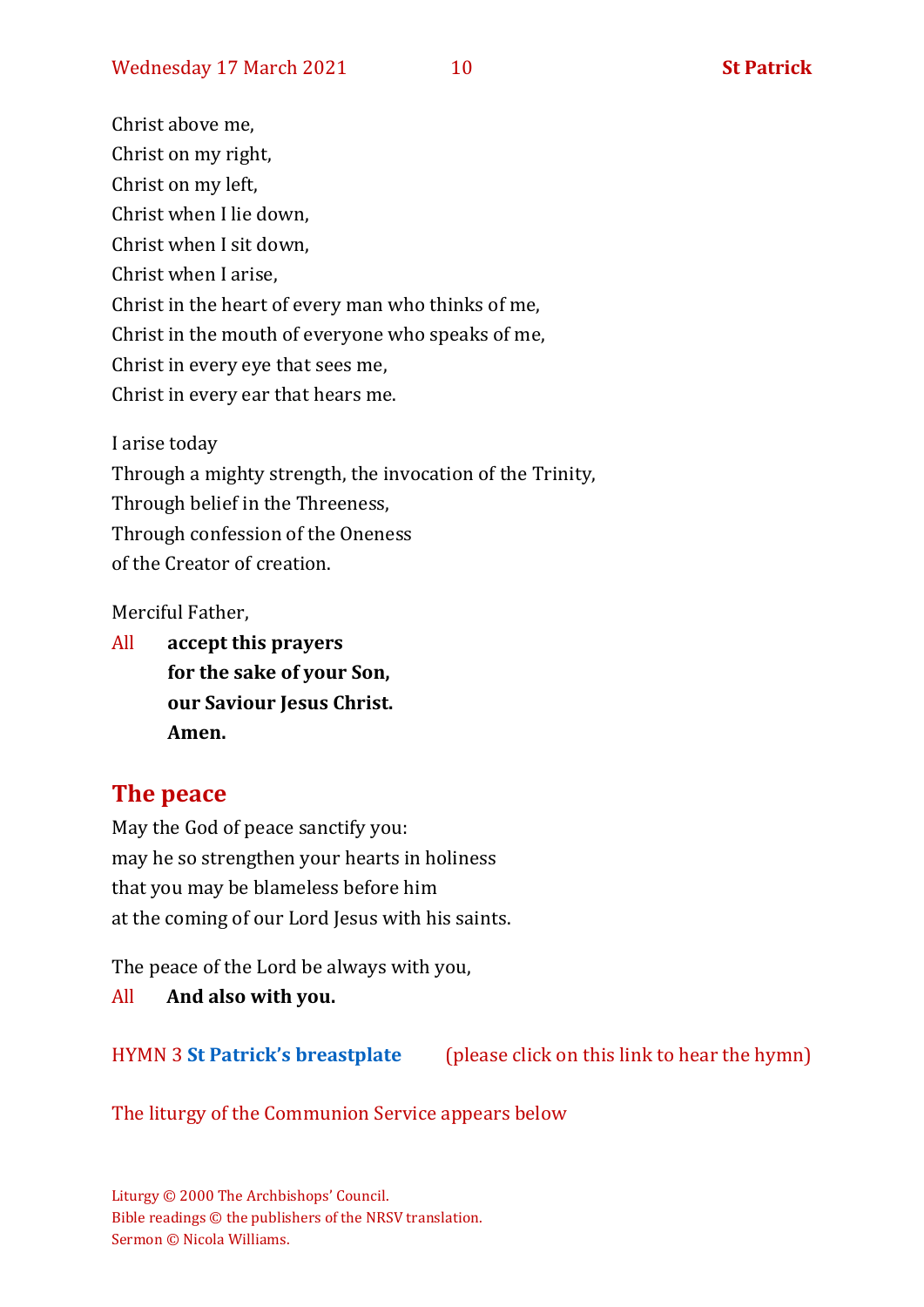# The Dismissal

The peace of God which passes all understanding, keep your hearts and mind in the knowledge and love of God, and of his Son Jesus Christ our Lord, and the blessing of God the Almighty: Father, Son, and Holy Spirit, be with you now and remain with you always. All **Amen.**

HYMN 4 **[Jesus paid it all](https://www.youtube.com/watch?v=YfUNU-sPwbQ)** (please click on this link to hear the hymn)

Go in peace to love and serve the Lord.

All **In the name of Christ. Amen.**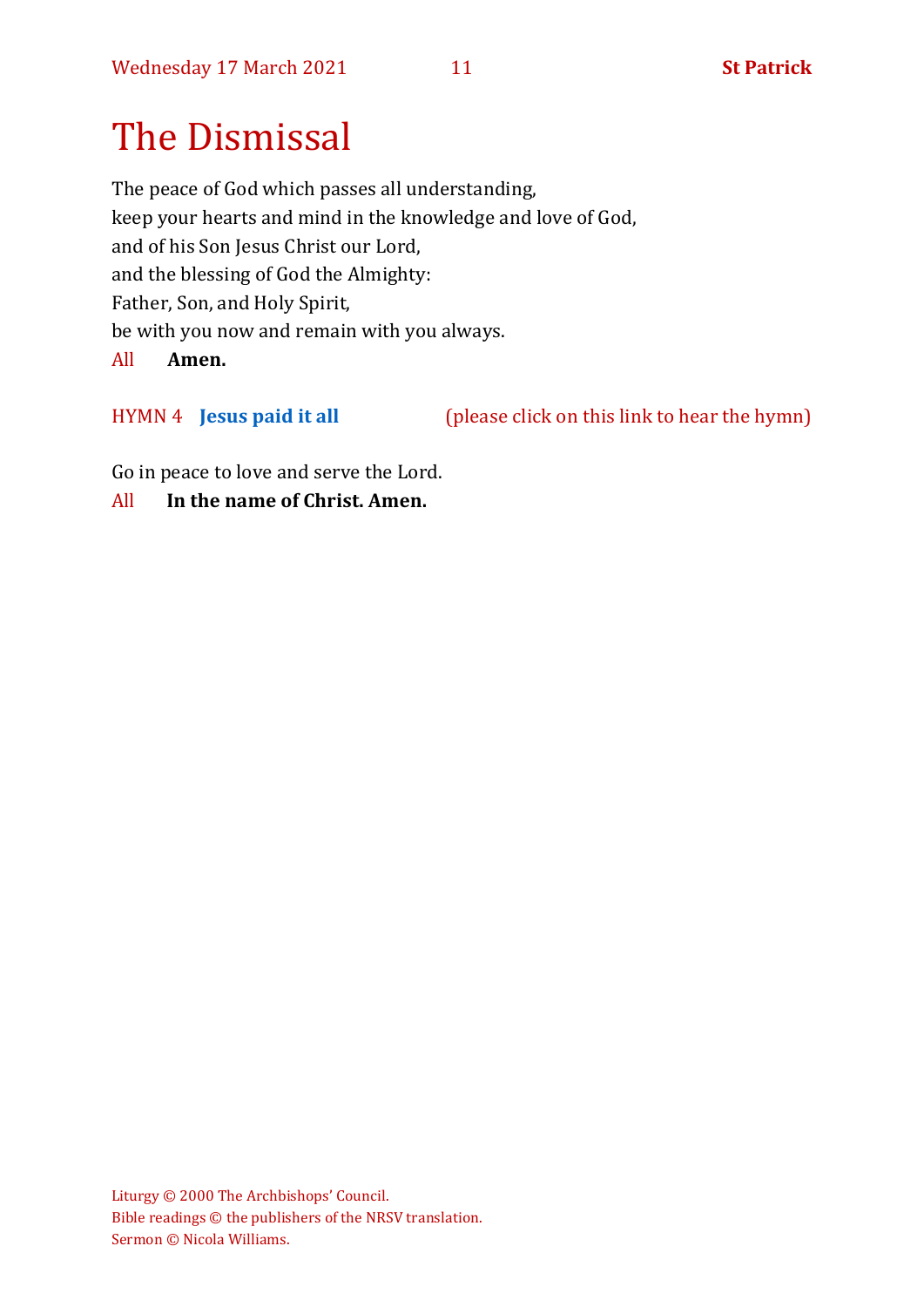# The Liturgy of the Sacrament

# Eucharistic Prayer (prayer E)

The Lord be with you

## All **and also with you.**

Lift up your hearts.

## All **We lift them to the Lord.**

Let us give thanks to the Lord our God.

## All **It is right to give thanks and praise.**

It is indeed right, our duty and our joy, always and everywhere to give you thanks, holy Father, almighty and eternal God, through Jesus Christ our Lord. And now we give thanks, most gracious God, surrounded by a great cloud of witnesses and glorified in the assembly of your saints. The glorious company of apostles praise you. The noble fellowship of prophets praise you. The white-robed army of martyrs praise you. We, your holy Church, acclaim you. In communion with angels and archangels, and with all who served you on earth and worship you now in heaven, we raise our voice to proclaim your glory, for ever praising you and saying:

All **Holy, holy, holy Lord, God of power and might, heaven and earth are full of your glory. Hosanna in the highest. Blessed is he who comes in the name of the Lord. Hosanna in the highest.**

We praise and bless you, loving Father, through Jesus Christ, our Lord; and as we obey his command, send your Holy Spirit, that broken bread and wine outpoured may be for us the body and blood of your dear Son.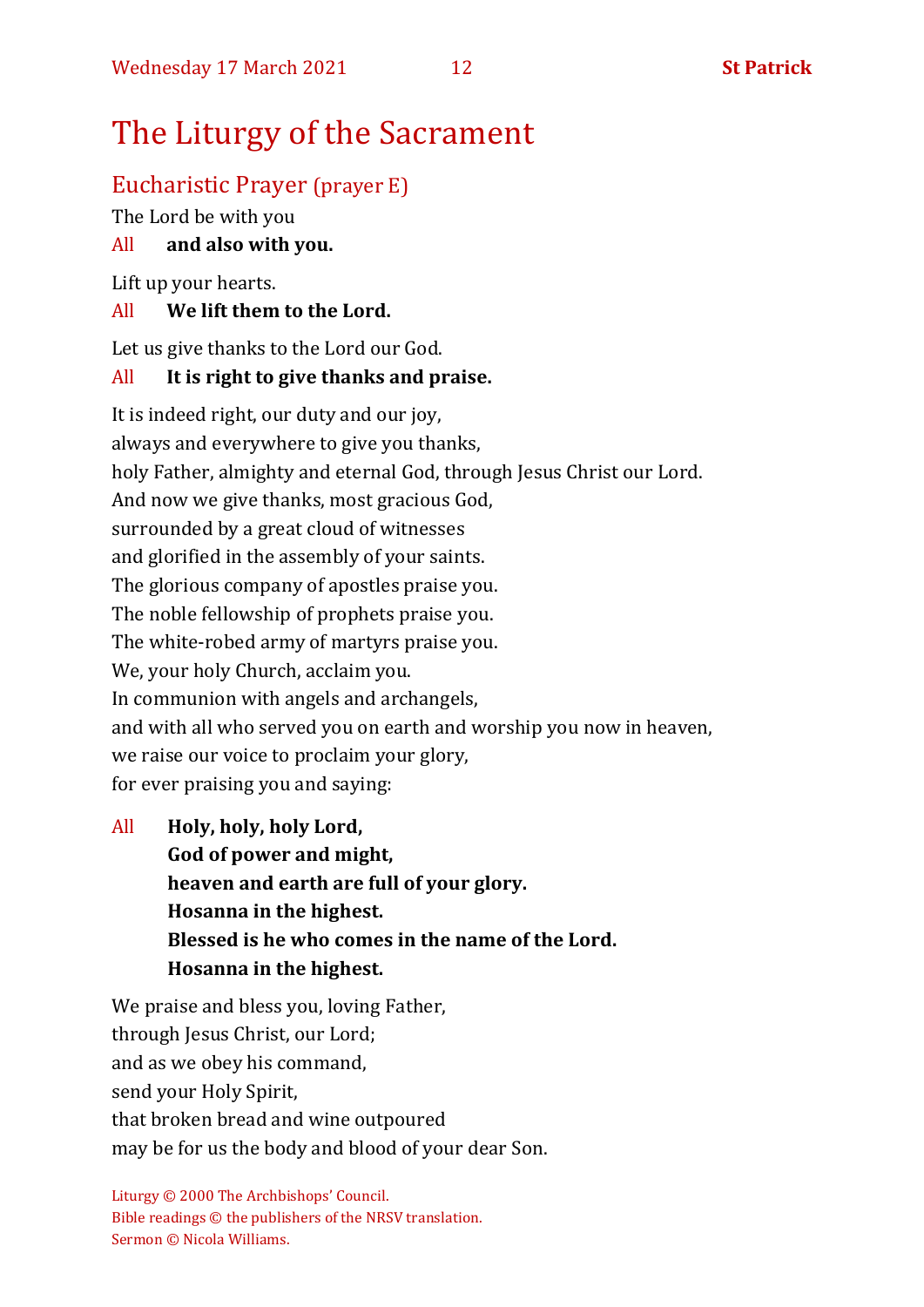On the night before he died he had supper with his friends and, taking bread, he praised you. He broke the bread, gave it to them and said: Take, eat; this is my body which is given for you; do this in remembrance of me.

When supper was ended he took the cup of wine. Again he praised you, gave it to them and said: Drink this, all of you; this is my blood of the new covenant, which is shed for you and for many for the forgiveness of sins. Do this, as often as you drink it, in remembrance of me.

So, Father, we remember all that Jesus did, in him we plead with confidence his sacrifice made once for all upon the cross.

Bringing before you the bread of life and cup of salvation, we proclaim his death and resurrection until he comes in glory.

Great is the mystery of faith:

All **Christ has died. Christ is risen. Christ will come again.**

Lord of all life, help us to work together for that day when your kingdom comes and justice and mercy will be seen in all the earth.

Look with favour on your people, gather us in your loving arms and bring us with Patrick and all the saints to feast at your table in heaven.

Through Christ, and with Christ, and in Christ, in the unity of the Holy Spirit, all honour and glory are yours, O loving Father, for ever and ever.

### All **Amen.**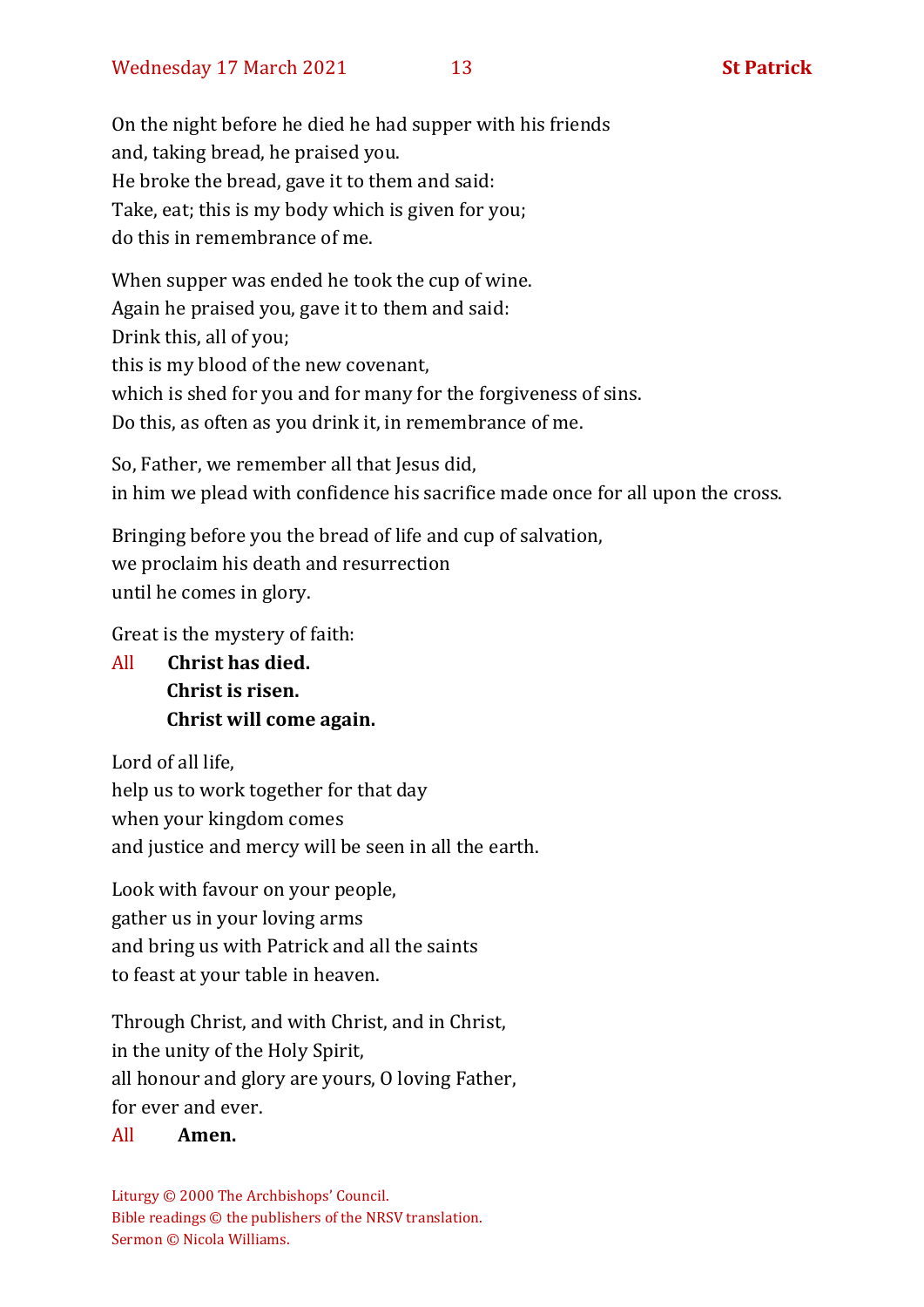## The Lord's Prayer

As our Saviour taught us, so we pray

All **Our Father in heaven, hallowed be your name, your kingdom come, your will be done, on earth as in heaven. Give us today our daily bread. Forgive us our sins as we forgive those who sin against us. Lead us not into temptation but deliver us from evil. For the kingdom, the power,** 

**and the glory are yours now and for ever. Amen.**

## Breaking of the Bread

We break this bread to share in the body of Christ.

- All **Though we are many, we are one body, because we all share in one bread.**
- All **Lamb of God,**

**you take away the sin of the world, have mercy on us.**

**Lamb of God, you take away the sin of the world, have mercy on us.**

**Lamb of God, you take away the sin of the world, grant us peace.**

Draw near with faith. Receive the body of our Lord Jesus Christ which he gave for you, and his blood which he shed for you. Eat and drink in remembrance that he died for you, and feed on him in your hearts by faith with thanksgiving.